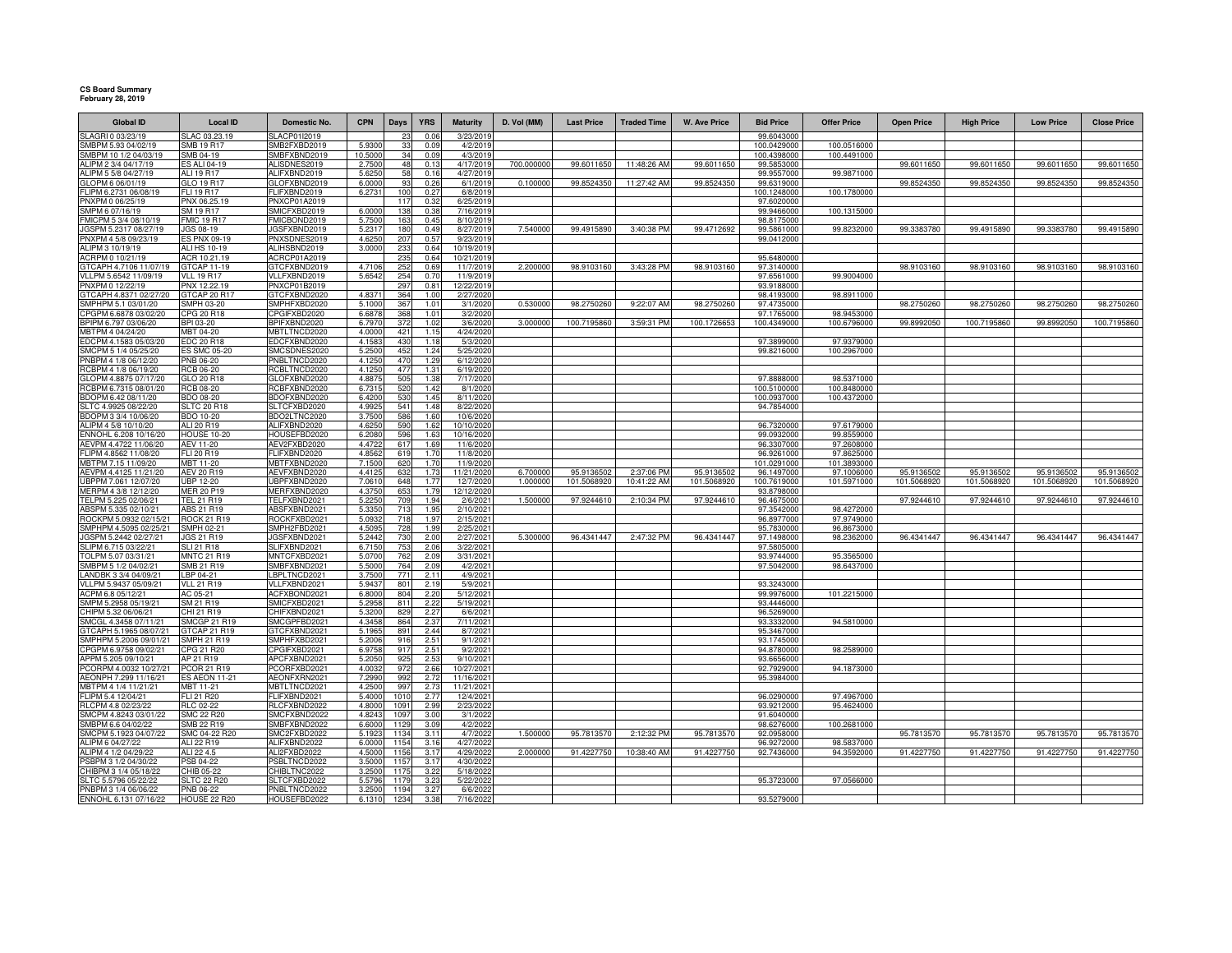| <b>Global ID</b>                                | <b>Local ID</b>                           | Domestic No.                 | <b>CPN</b>       | Days         | <b>YRS</b>    | <b>Maturity</b>         | D. Vol (MM) | <b>Last Price</b> | <b>Traded Time</b> | <b>W. Ave Price</b> | <b>Bid Price</b>         | <b>Offer Price</b>        | <b>Open Price</b> | <b>High Price</b> | <b>Low Price</b> | <b>Close Price</b> |
|-------------------------------------------------|-------------------------------------------|------------------------------|------------------|--------------|---------------|-------------------------|-------------|-------------------|--------------------|---------------------|--------------------------|---------------------------|-------------------|-------------------|------------------|--------------------|
| SMPM 6.9442 07/16/22                            | SM 22 R19                                 | SMICFXBD2022                 | 6.9442           | 1234         | 3.38          | 7/16/202                |             |                   |                    |                     | 99.2340000               | 101.0158000               |                   |                   |                  |                    |
| AEVPM 5.0056 08/06/22                           | <b>AEV 22 R20</b>                         | AEVFXBND2022                 | 5.0056           | 1255         | 3.44          | 8/6/2022                | 5.000000    | 96.1823610        | 2:52:39 PM         | 96.1823610          | 93.3798000               |                           | 96.1823610        | 96.1823610        | 96.1823610       | 96.1823610         |
| FLIPM 5.3567 08/20/22                           | FLI 22 R20                                | FLIFXBND2022                 | 5.3567           | 1269         | 3.47          | 8/20/2022               |             |                   |                    |                     | 92.9233000               | 98.6149000                |                   |                   |                  |                    |
| EWPM 4 09/21/22                                 | EW 09-22                                  | EWBLTNCD2022                 | 4.0000           | 1301<br>1337 | 3.56          | 9/21/2022               |             |                   |                    |                     |                          |                           |                   |                   |                  |                    |
| PNBPM 3 3/4 10/27/22<br>CHIBPM 3.65 12/02/22    | <b>PNB 10-22</b><br>CHIB 12-22            | PNB2LTNC2022<br>CHIB2LTN2022 | 3.7500<br>3.650  | 1373         | 3.66<br>3.76  | 10/27/2022<br>12/2/2022 |             |                   |                    |                     |                          |                           |                   |                   |                  |                    |
| ROBBNK 4 1/8 12/16/22                           | <b>RBANK 12-22</b>                        | RBANKLTN2022                 | 4.125            | 1387         | 3.8           | 12/16/202               |             |                   |                    |                     |                          |                           |                   |                   |                  |                    |
| SMCGL 5 3/8 12/22/22                            | SMCGP 22 R20                              | SMCGPFBD2022                 | 5.3750           | 1393         | $3.8^{\circ}$ | 12/22/2022              |             |                   |                    |                     | 90.6832000               | 98.8927000                |                   |                   |                  |                    |
| FLIPM 5.0496 01/07/23                           | CPI 01-23 R20                             | PIFXBND2023                  | 5.049            | 1409         | 3.86          | 1/7/2023                |             |                   |                    |                     | 90.9257000               | 94.2746000                |                   |                   |                  |                    |
| RCBPM 3 3/4 02/11/23                            | RCB 02-23                                 | RCBLTNCD2023                 | 3.7500           | 1444         | 3.95          | 2/11/2023               |             |                   |                    |                     |                          |                           |                   |                   |                  |                    |
| BDOPM 3 5/8 02/18/23                            | BDO 02-23                                 | BDOLTNCD2023                 | 3.625            | 1451         | 3.97          | 2/18/2023               |             |                   |                    |                     |                          |                           |                   |                   |                  |                    |
| GTCAPH 5.0937 02/27/23                          | GTCAP 23 R20                              | GTCFXBND2023                 | 5.0937           | 1460         | 4.00          | 2/27/2023               |             |                   |                    |                     | 88.9695000               |                           |                   |                   |                  |                    |
| SMPHPM 5.663 03/01/23<br>SMCPM 6 1/4 03/19/23   | SMPH 23 R21<br>SMC 23 R21                 | SMPHFXBD2023<br>MCFXBND2023  | 5.663<br>6.2500  | 1462<br>1480 | 4.00<br>4.05  | 3/1/202<br>3/19/2023    | 0.500000    | 96.3447946        | 11:27:03 AM        | 96.3447946          | 88.5352000<br>96.3448000 | 98.4133000                | 96.3447946        | 96.3447946        | 96.3447946       | 96.3447946         |
| PNBPM 3 7/8 04/26/23                            | PNB 04-23                                 | NBLTNCD2023                  | 3.8750           | 1518         | 4.16          | 4/26/202                |             |                   |                    |                     |                          |                           |                   |                   |                  |                    |
| EDCPM 4.7312 05/03/23                           | EDC 23 R19                                | EDCFXBND2023                 | 4.731            | 1525         | 4.18          | 5/3/2023                |             |                   |                    |                     | 86.9792000               |                           |                   |                   |                  |                    |
| SECBPM 3 7/8 05/08/23                           | <b>SECB 05-23</b>                         | <b>SECBLTNC2023</b>          | 3.8750           | 153          | 4.19          | 5/8/202                 |             |                   |                    |                     |                          |                           |                   |                   |                  |                    |
| BPIPM 3 3/4 05/24/23                            | BPI 05-23                                 | <b>BPILTNCD2023</b>          | 3.7500           | 1546         | 4.23          | 5/24/2023               |             |                   |                    |                     |                          |                           |                   |                   |                  |                    |
| ACPM 3.92 07/07/23                              | AC 23 R22                                 | ACFXBOND2023                 | 3.920            | 1590         | 4.35          | 7/7/2023                | 7.460000    | 91.0040130        | 2:48:26 PM         | 91.0040130          | 85.5496000               |                           | 91.0040130        | 91.0040130        | 91.0040130       | 91.0040130         |
| SMCGL 4.7575 07/11/23                           | SMCGP 23 R21                              | SMCGPFBD2023                 | 4.757            | 1594         | 4.36          | 7/11/2023               |             |                   |                    |                     | 89.1843000               |                           |                   |                   |                  |                    |
| GLOPM 5.2792 07/17/23<br>SMCGL 6 3/4 08/17/23   | GLO 23 R20<br>SMCGP 08-23 R21             | GLOFXBND2023<br>SMCGP2BD2023 | 5.2792<br>6.7500 | 1600<br>1631 | 4.38<br>4.47  | 7/17/2023<br>8/17/2023  |             |                   |                    |                     | 90.0308000<br>92.2393000 |                           |                   |                   |                  |                    |
| UBPPM 4 3/8 08/21/23                            | UBP 08-23                                 | UBPLTNCD2023                 | 4.375            | 163          | 4.48          | 8/21/2023               |             |                   |                    |                     |                          |                           |                   |                   |                  |                    |
| MBTPM 3 1/2 09/19/23                            | MBT 09-23                                 | MBTLTNCD2023                 | 3.500            | 166          | 4.56          | 9/19/2023               |             |                   |                    |                     |                          |                           |                   |                   |                  |                    |
| ALIPM 7.0239 10/05/23                           | ALI 23 R21                                | ALI2FXBD2023                 | 7.023            | 168          | 4.60          | 10/5/2023               |             |                   |                    |                     | 97.5898000               |                           |                   |                   |                  |                    |
| ALIPM 3.8915 10/07/23                           | ALI 23 R22                                | ALIFXBND2023                 | 3.891            | 1682         | 4.61          | 10/7/2023               |             |                   |                    |                     | 84.6953000               |                           |                   |                   |                  |                    |
| PCORPM 4.5219 10/27/23                          | PCOR 23 R21                               | PCORFXBD2023                 | 4.521            | 1702         | 4.66          | 10/27/2023              |             |                   |                    |                     | 84.6599000               |                           |                   |                   |                  |                    |
| SECBPM 4 1/2 11/02/23                           | <b>SECB 11-23</b>                         | SECB2LTN2023                 | 4.5000           | 1708         | 4.68          | 11/2/2023               | 0.500000    | 99.9987080        | 10:04:09 AM        | 99.9987080          |                          |                           | 99.9987080        | 99.9987080        | 99.9987080       | 99.9987080         |
| BDOPM 4 3/8 11/07/23                            | <b>BDO 11-23</b><br>FLI 23 R20            | BDO2LTNC2023<br>FLIFXBND2023 | 4.3750           | 1713         | 4.69<br>4.69  | 11/7/2023               |             |                   |                    |                     | 90.7820000               |                           |                   |                   |                  |                    |
| FLIPM 5.4333 11/08/23<br>AEONPH 7.695 11/16/23  | <b>ES AEON 11-23</b>                      | AEONFXRN2023                 | 5.433<br>7.6950  | 1714<br>1722 | 4.72          | 11/8/202<br>11/16/2023  |             |                   |                    |                     | 92.3639000               |                           |                   |                   |                  |                    |
| AEVPM 4.6188 11/21/23                           | <b>AEV 23 R20</b>                         | AEVFXBND2023                 | 4.6188           | 1727         | 4.73          | 11/21/2023              |             |                   |                    |                     | 84.5062000               |                           |                   |                   |                  |                    |
| EWPM 4 5/8 12/07/23                             | EW 12-23                                  | EWBLTNCD2023                 | 4.625            | 1743         | 4.77          | 12/7/202                |             |                   |                    |                     |                          |                           |                   |                   |                  |                    |
| SMPM 5.159 12/09/23                             | SM 23 R21                                 | SMICFXBD2023                 | 5.159            | 1745         | 4.78          | 12/9/202                |             |                   |                    |                     | 86.2181000               |                           |                   |                   |                  |                    |
| VLLPM 8 12/21/23                                | <b>VLL 23 R21</b>                         | VLLFXBND2023                 | 8.0000           | 1757         | 4.81          | 12/21/2023              | 1.350000    | 100.9917860       | 10:37:14 AM        | 100.9917860         | 99.8977000               |                           | 100.9917860       | 100.9917860       | 100.9917860      | 100.9917860        |
| CHIBPM 4.55 01/12/24                            | CHIB 01-24                                | CHIBLTNC2024                 | 4.5500           | 1779         | 4.87          | 1/12/2024               |             |                   |                    |                     |                          |                           |                   |                   |                  |                    |
| ROBBNK 4 7/8 01/16/24<br>FDCPM 6.1458 01/24/24  | <b>RBANK 01-24</b>                        | RBANKLTN2024<br>FDCFXBND2024 | 4.8750<br>6.1458 | 1783<br>1791 | 4.88<br>4.90  | 1/16/2024<br>1/24/2024  |             |                   |                    |                     | 93.1226000               |                           |                   |                   |                  |                    |
| APPM 7.5095 01/25/24                            | FDC 24 R21<br>AP 24 R22                   | APCFXBND2024                 | 7.509            | 1792         | 4.9           | 1/25/2024               |             |                   |                    |                     | 97.2321000               | 101.4624000               |                   |                   |                  |                    |
| ALIPM 5 01/30/24                                | ALI 24 R20                                | ALIFXBND2024                 | 5.000            | 179          | 4.92          | 1/30/2024               |             |                   |                    |                     | 90.2550000               | 92.5807000                |                   |                   |                  |                    |
| TELPM 5.2813 02/06/24                           | <b>TEL 24 R21</b>                         | TELFXBND2024                 | 5.281            | 1804         | 4.94          | 2/6/2024                |             |                   |                    |                     | 86.2259000               |                           |                   |                   |                  |                    |
| PSBPM 5 02/09/24                                | PSB 02-24                                 | PSBLTNCD2024                 | 5.000            | 1807         | 4.95          | 2/9/2024                |             |                   |                    |                     |                          |                           |                   |                   |                  |                    |
| JGSPM 5.3 02/27/24                              | <b>JGS 24 R20</b>                         | JGSFXBND2024                 | 5.300            | 182          | 5.00          | 2/27/2024               |             |                   |                    |                     | 86.2895000               |                           |                   |                   |                  |                    |
| SMCPM 5.284 03/01/24                            | <b>SMC 24 R22</b>                         | SMCFXBND2024                 | 5.2840           | 1828         | 5.01          | 3/1/2024                |             |                   |                    |                     | 88.8974000               |                           |                   |                   |                  |                    |
| STIEPM 5.8085 03/23/24<br>MEGPM 5.3535 03/28/24 | STIESG 24 R22<br><b>MEG 24 R22</b>        | STIGFXBD2024<br>MEGFXBND2024 | 5.808<br>5.353   | 1850         | 5.07<br>5.08  | 3/23/2024<br>3/28/2024  |             |                   |                    |                     | 91.1454000<br>87.2378000 | 97.6280000                |                   |                   |                  |                    |
| RCBPM 5 1/2 03/28/24                            | RCB 03-24                                 | RCBLTNCD2024                 | 5.5000           | 185<br>185   | 5.08          | 3/28/2024               |             |                   |                    |                     |                          |                           |                   |                   |                  |                    |
| OLPM 5 1/2 03/31/24                             | <b>MNTC 24 R21</b>                        | <b>MNTCFXBD2024</b>          | 5.5000           | 1858         | 5.09          | 3/31/2024               |             |                   |                    |                     | 89.8383000               |                           |                   |                   |                  |                    |
| SMBPM 6 04/02/24                                | SMB 24 R21                                | SMBFXBND2024                 | 6.0000           | 1860         | 5.09          | 4/2/2024                |             |                   |                    |                     | 90.2206000               |                           |                   |                   |                  |                    |
| MBTPM 5 3/8 04/04/24                            | MBT 04-24                                 | <b>MBT2LTNC2024</b>          | 5.3750           | 1862         | 5.10          | 4/4/2024                |             |                   |                    |                     |                          |                           |                   |                   |                  |                    |
| PBC 5 5/8 04/08/24                              | <b>PBCOM 04-24</b>                        | <b>BCOMLTN2024</b>           | 5.625            | 186          | 5.11          | 4/8/2024                |             |                   |                    |                     |                          |                           |                   |                   |                  |                    |
| PCORPM 7.8183 04/19/24                          | <b>PCOR 24 R22</b>                        | PCORFXBD2024                 | 7.8183           | 187          | 5.14          | 4/19/2024               |             |                   |                    |                     | 95.1793000               |                           |                   |                   |                  |                    |
| SMPHPM 5.1683 05/18/24<br>SMPM 5.6125 05/19/24  | SMPH 05-24 R22<br>SM 24 R21               | SMPH2FBD2024<br>SMICFXBD2024 | 5.168<br>5.6125  | 1906<br>1907 | 5.22<br>5.22  | 5/18/2024<br>5/19/2024  |             |                   |                    |                     | 86.6610000<br>86.1247000 |                           |                   |                   |                  |                    |
| MBTPM 3 7/8 07/20/24                            | MBT 07-24                                 | <b>MBTLTNCD2024</b>          | 3.875            | 1969         | 5.39          | 7/20/2024               |             |                   |                    |                     |                          |                           |                   |                   |                  |                    |
| FFPM 6.0952 07/21/24                            | DD 24 R22                                 | DDFXBOND2024                 | 6.095            | 1970         | 5.39          | 7/21/2024               |             |                   |                    |                     | 88.0924000               | 95.5299000                |                   |                   |                  |                    |
| GTCAPH 5 5/8 08/07/24                           | GTCAP 24 R21                              | GTCFXBND2024                 | 5.625            | 198          | 5.44          | 8/7/2024                |             |                   |                    |                     | 86.5977000               |                           |                   |                   |                  |                    |
| VLLPM 5.7512 08/08/24                           | VLL 24 B23                                | VLLFXBND2024                 | 5.751            | 198          | 5.44          | 8/8/2024                |             |                   |                    |                     | 88.6330000               |                           |                   |                   |                  |                    |
| PNBPM 5 3/4 08/27/24                            | PNB 08-24                                 | PNBLTNCD2024                 | 5.750            | 200          | 5.50          | 8/27/2024               |             |                   |                    |                     |                          |                           |                   |                   |                  |                    |
| SMPHPM 5.7417 09/01/24                          | <b>SMPH 24 R21</b><br>FLI 24 R21          | SMPHFXBD2024                 | 5.7417           | 2012         | 5.51          | 9/1/2024                |             |                   |                    |                     | 85.9866000               |                           |                   |                   |                  |                    |
| FLIPM 5.6389 12/04/24<br>SMCGL 6 1/4 12/22/24   | <b>SMCGP 24 R22</b>                       | FLIFXBND2024<br>SMCGPFBD2024 | 5.638<br>6.2500  | 2106<br>2124 | 5.77<br>5.82  | 12/4/2024<br>12/22/2024 |             |                   |                    |                     | 85.0408000<br>91.2750000 | 96.4433000                |                   |                   |                  |                    |
| ACPM 4.82 02/10/25                              | AC 25 R23                                 | <b>ACFXBOND2025</b>          | 4.820            | 2174         | 5.95          | 2/10/202                |             |                   |                    |                     | 86.1519000               |                           |                   |                   |                  |                    |
| RLCPM 4.9344 02/23/25                           | RLC 02-25                                 | RLCFXBND2025                 | 4.9344           | 2187         | 5.99          | 2/23/2025               |             |                   |                    |                     | 83.5534000               |                           |                   |                   |                  |                    |
| SMPHPM 6.0804 03/01/25                          | SMPH 03-25 R23                            | SMPH2FBD2025                 | 6.0804           | 2193         | 6.00          | 3/1/2025                | 1.000000    | 98.5256620        | 11:51:11 AM        | 98.5256620          | 91.8837000               |                           | 98.5256620        | 98.5256620        | 98.5256620       | 98.5256620         |
| SMCPM 6 5/8 03/19/25                            | SMC 25 R23                                | SMCFXBND2025                 | 6.6250           | 2211         | 6.05          | 3/19/202                |             |                   |                    |                     | 96.2453000               | 99.1357000                |                   |                   |                  |                    |
| ALIPM 5 5/8 04/25/25                            | ALI 25 R21                                | ALIFXBND2025                 | 5.6250           | 2248         | 6.16          | 4/25/202                |             |                   |                    |                     | 89.0729000               |                           |                   |                   |                  |                    |
| SLTC 6.4872 05/22/25                            | <b>SLTC 25 R22</b>                        | SLTCFXBD2025<br>NLEXFXBD2025 | 6.487            | 2275         | 6.23          | 5/22/2025<br>7/4/2025   |             |                   |                    |                     | 88.3414000               | 98.9229000<br>101.7668000 |                   |                   |                  |                    |
| TOLPM 6.6407 07/04/25<br>ENNOHL 6.8666 07/16/25 | <b>NLEX 25 R23</b><br><b>HOUSE 25 R22</b> | HOUSEFBD2025                 | 6.640<br>6.8666  | 2318<br>2330 | 6.35<br>6.38  | 7/16/2025               |             |                   |                    |                     | 89.5867000<br>90.8671000 |                           |                   |                   |                  |                    |
| FLIPM 5.7139 08/20/25                           | FLI 25 R22                                | FLIFXBND2025                 | 5.7139           | 2365         | 6.48          | 8/20/2025               |             |                   |                    |                     | 89.2433000               |                           |                   |                   |                  |                    |
| PCORPM 8.0551 10/19/25                          | <b>PCOR 25 R23</b>                        | PCORFXBD2025                 | 8.055            | 2425         | 6.64          | 10/19/2025              |             |                   |                    |                     | 95.9170000               |                           |                   |                   |                  |                    |
| ALIPM 4 3/4 10/25/25                            | ALI 25 R22                                | ALI2FXBD2025                 | 4.7500           | 243          | 6.66          | 10/25/202               |             |                   |                    |                     | 84.3960000               |                           |                   |                   |                  |                    |
| SMPHPM 4.799 11/25/25                           | <b>SMPH 25 R23</b>                        | SMPHFXBD2025                 | 4.7990           | 246          | 6.7           | 11/25/202               |             |                   |                    |                     | 84.3954000               |                           |                   |                   |                  |                    |
| MERPM 4 7/8 12/12/25                            | <b>MER 25 R20</b>                         | MERFXBND2025                 | 4.8750           | 2479         | 6.79          | 12/12/2025              |             |                   |                    |                     | 79.2315000               |                           |                   |                   |                  |                    |